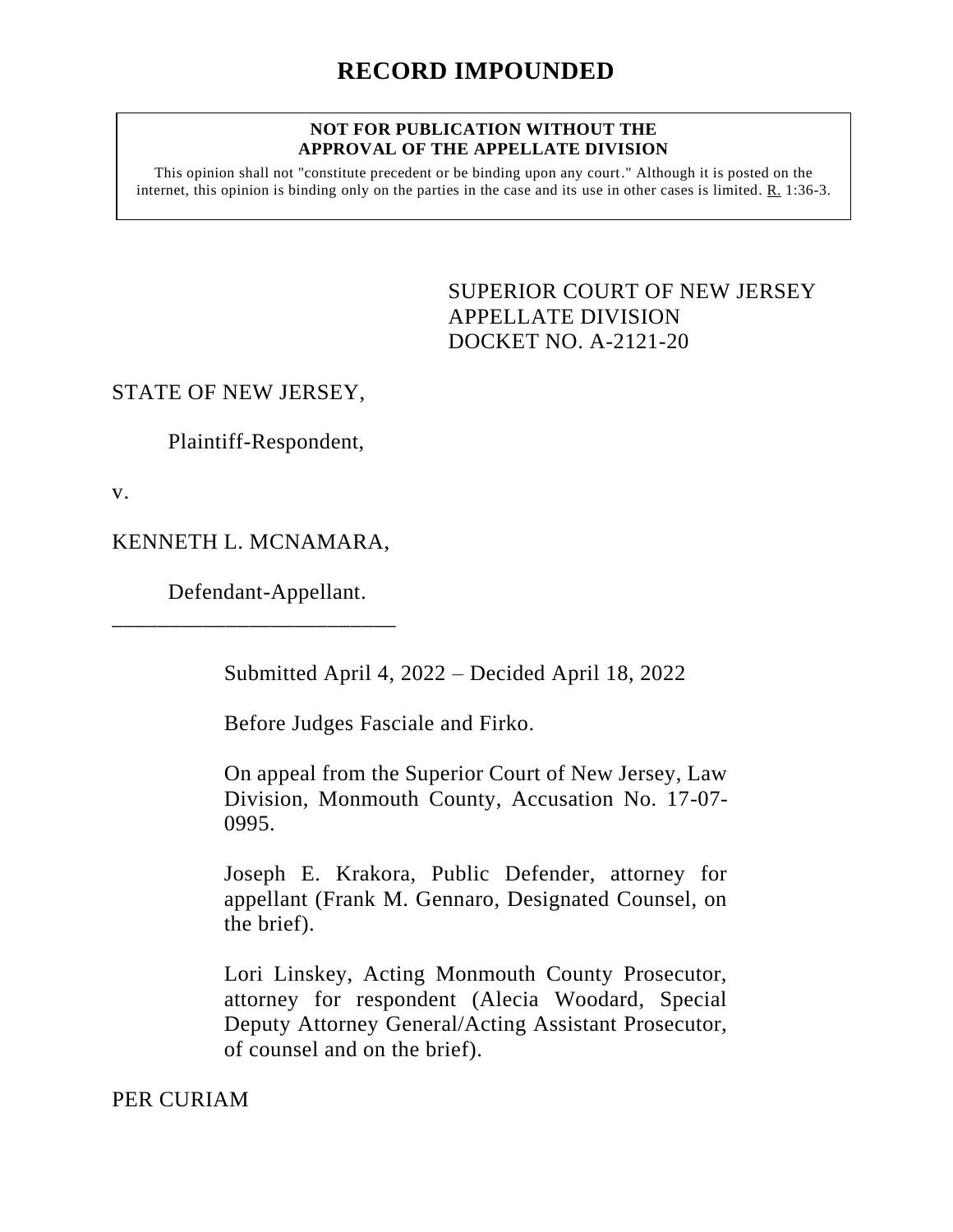Defendant Kenneth L. McNamara appeals from a July 30, 2020 order denying his petition for post-conviction relief (PCR) without an evidentiary hearing. In his petition, defendant contended his sentence is illegal and his plea counsel was ineffective. For the reasons that follow, we vacate the July 30, 2020 order without prejudice, and reverse and remand for an evidentiary hearing.

## I.

We derive the following facts from the record. Between April 28 and June 15, 2017, defendant repeatedly contacted the victim, R.K.<sup>1</sup> and left her threatening voice mails and text messages threatening her life. Defendant stalked R.K. through these communications, followed her, and climbed onto the roof of her house.

On July 24, 2017, defendant waived his right to an indictment and consented to be charged by way of accusation to third-degree terroristic threats, contrary to N.J.SA. 2C:12-3(b), and fourth-degree stalking, contrary to N.J.S.A.  $2C:12-10(b)$ . Defendant was also charged by way of a summons with petty disorderly persons harassment, contrary to N.J.S.A. 2C:33-4(a), and petty disorderly persons criminal trespass, contrary to N.J.S.A. 20:18-3(b). In addition, defendant was charged on a warrant with disorderly persons resisting

<sup>&</sup>lt;sup>1</sup> We use initials to protect the identity of the victim. <u>R.</u> 1:38-3(d)(10).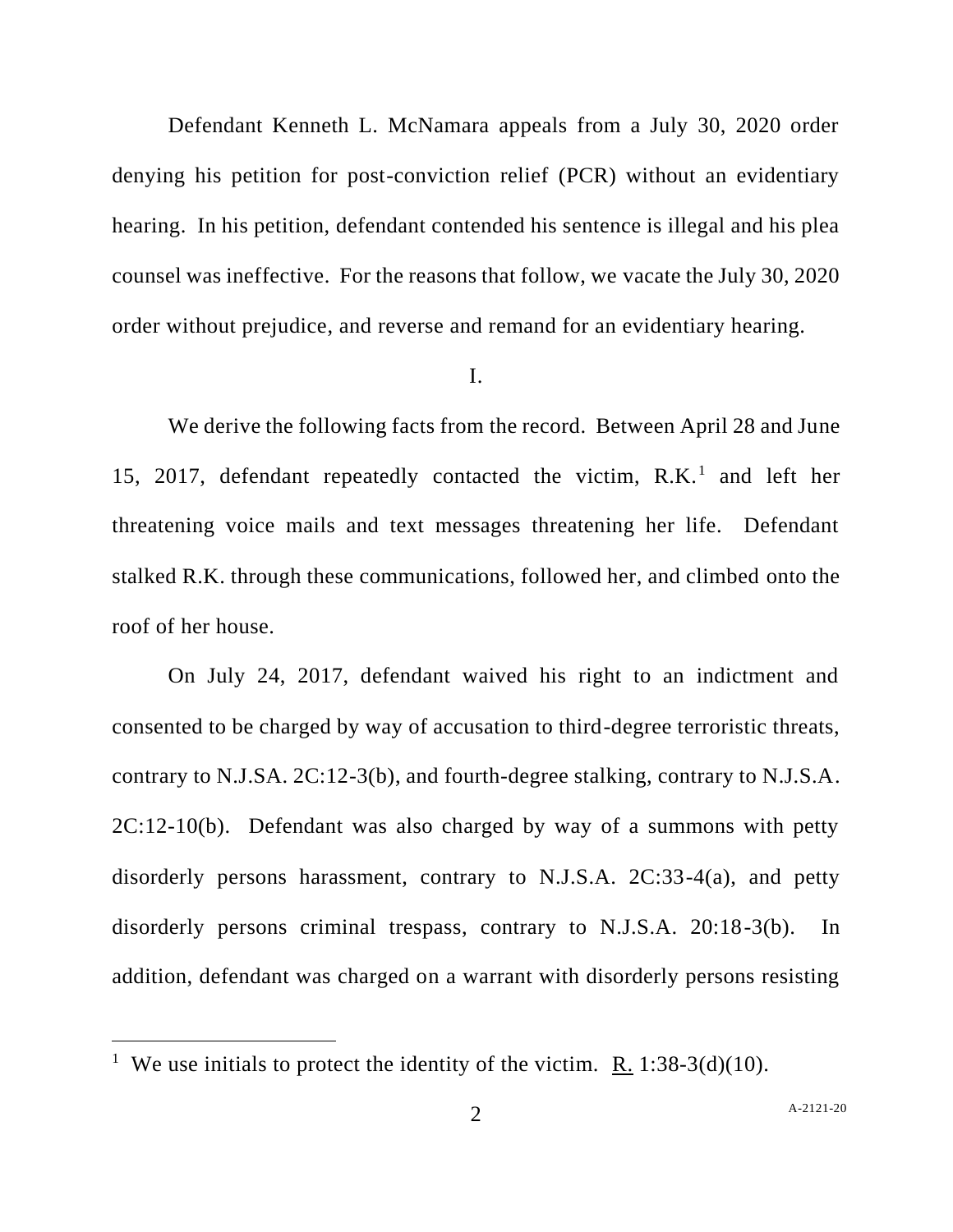arrest, contrary to N.J.S.A.  $2C:29-2(a)(1)$  and petty disorderly persons harassment, contrary to N.J.S.A. 2C:33-4(a).

That same day, defendant entered into a negotiated plea agreement with the State. He agreed to plead guilty to both counts in the accusation in exchange for the dismissal of the remaining charges in the other complaints. As part of the plea agreement, defendant consented to a permanent restraining order, which required him to reside and distance himself outside a five-mile radius of R.K.'s house.

In establishing the factual basis for his guilty plea, defendant testified that he called R.K. on a "daily basis" from "different cell phone numbers" and admitted telling her "you will wish for a bullet by the time I'm done with you." Defendant mentioned an "A-R 15" (Arma Lite Rifle), and said "bring it" to R.K. in connection with his threats. He admitted to making these threats in order to place R.K. "in fear that they would be carried out." Defendant acknowledged he followed R.K. in Marlboro Township and stalked her by sending text messages from different cell phones. On April 28, 2017, defendant conceded he went to R.K.'s house and climbed onto her roof. Defendant also claimed to be "drunk" when many of these events occurred, which he understood was not a defense to his actions.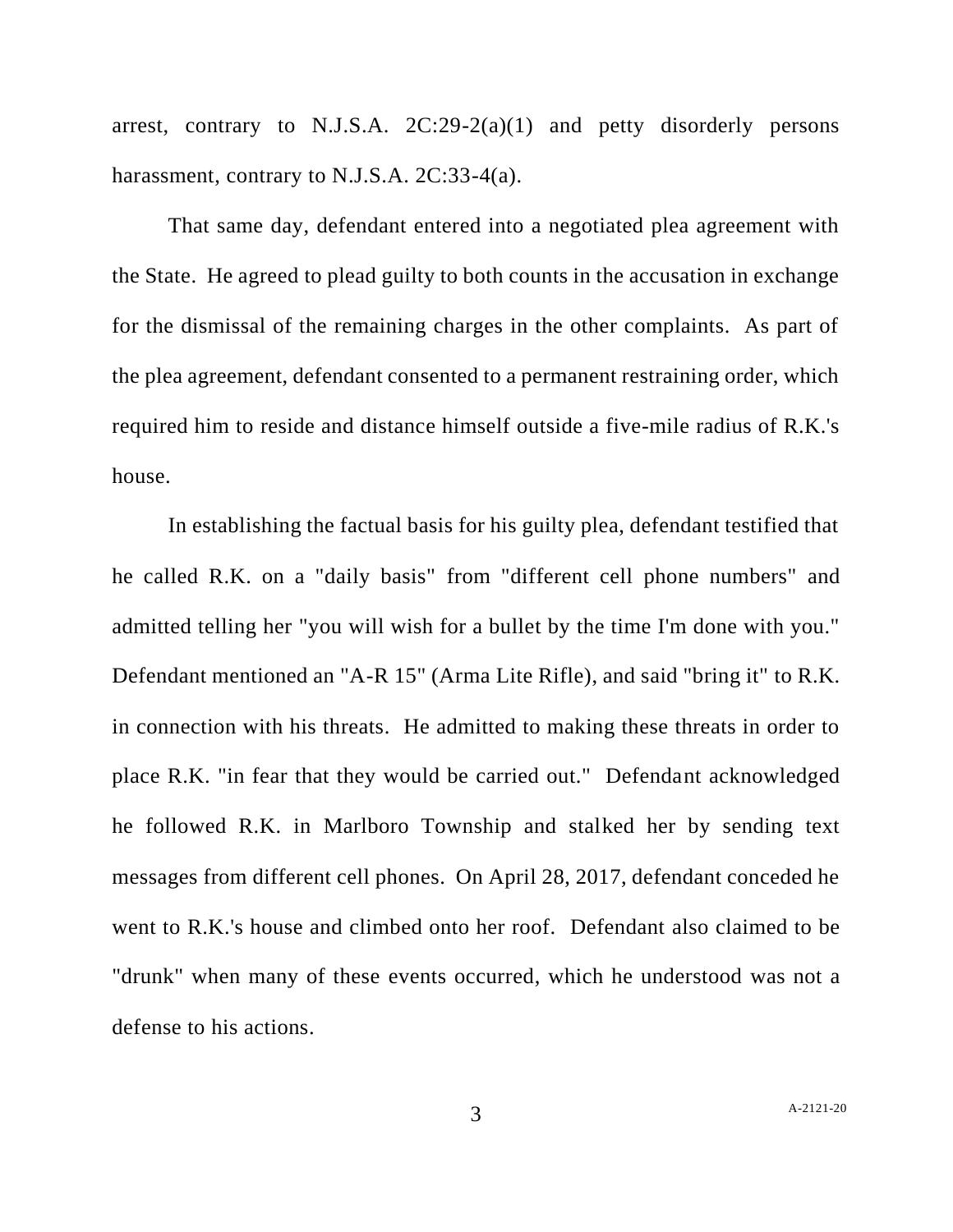The plea court found there was an adequate factual basis for the guilty plea and that defendant understood the nature of the charges against him and the consequences of his guilty plea. In addition, the plea court held defendant "entered the plea knowingly and voluntarily with the assistance of competent counsel" and defendant was "satisfied" with counsel's services. Defendant indicated he possibly resided within a five-mile radius of R.K.'s house, and he might "have to relocate." The court accepted defendant's guilty plea and executed the consent order<sup>2</sup> previously signed by defendant and the permanent restraining order, which barred defendant from having contact with R.K., her family members, and friends.

Following his plea allocution, defendant tried to call R.K. from jail using other inmates' pin numbers. On August 7, 2017, defendant called his wife and told her, "you better call [R.K.] up and tell her to get up \$100,000 and get me the fuck out of here or she better find another planet to live on." He also wanted his wife to tell R.K., "I am thinking about how I am going to torture her ass. [i]t may not be now but sometime in the future," and "[s]he will meet the wrath of God."

 $2$  The consent order was not provided in defendant's appendix.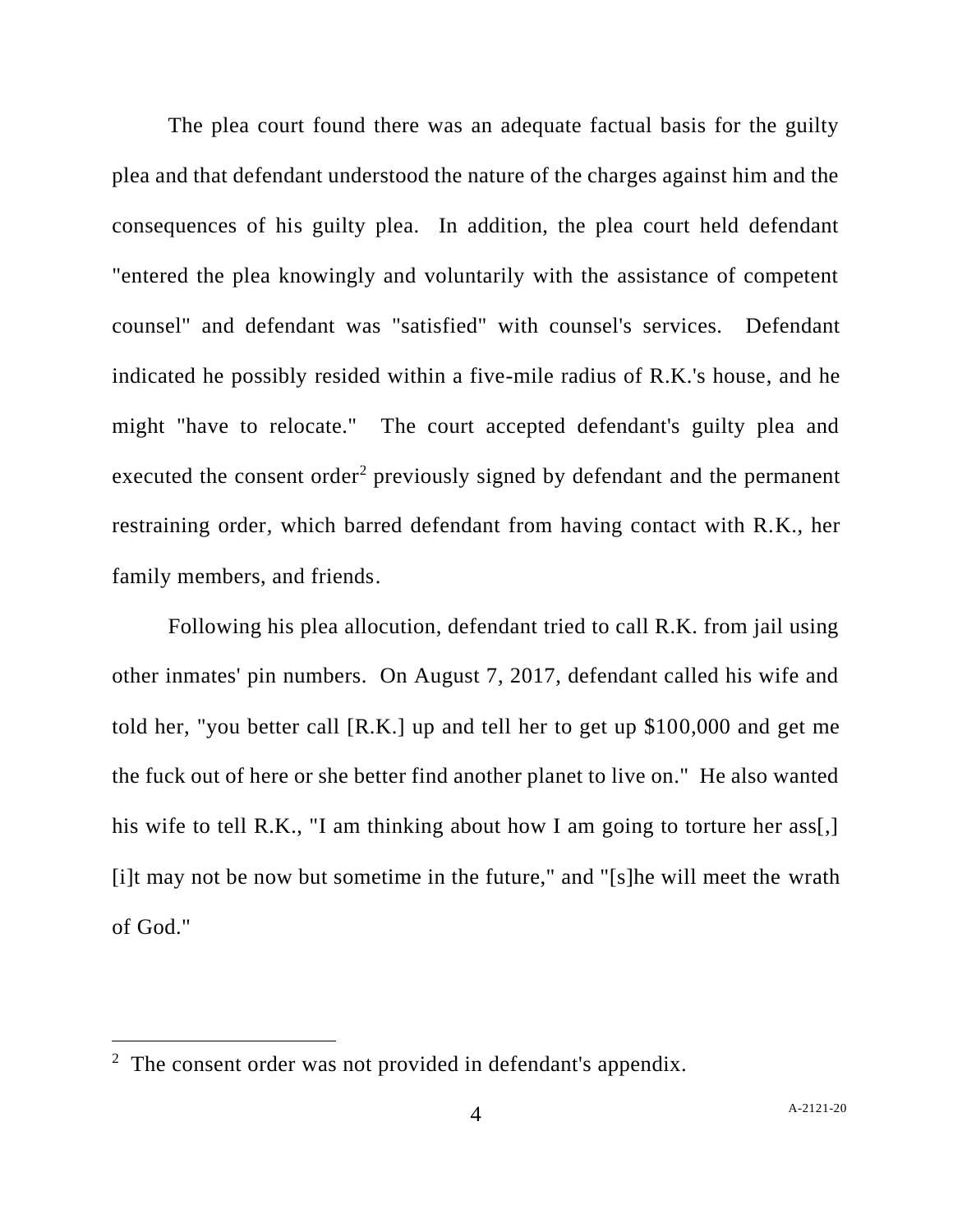On August 25, 2017, defendant called his wife again and told her to contact R.K. He wanted R.K. to hear, "you tell the bitch that she better come up with \$100,000 or she's history" and repeated his earlier warnings. The next day, defendant called his wife again from jail and advised her to contact R.K. As a result of these phone calls, defendant was charged with fourth-degree contempt for violating the restraining order, contrary to N.J.S.A. 2C:29-9(a).

On October 6, 2017, defendant appeared with his counsel at his sentencing hearing. Prior to being sentenced, "[p]lea counsel argued for a lesser sentence than the negotiated term" and also sought to modify the restraining order to permit defendant to remain at his home, which was located within a five-mile radius of R.K.'s house. The sentencing court denied these requests and advised defense counsel to file a motion to modify the restraining order. The court sentenced defendant to three years' imprisonment on the terroristic threats charge and eighteen months' imprisonment on the stalking charge to run concurrent to each other. The requisite fines and penalties were imposed. 3 On November 28, 2017, the judgment of conviction was amended to delete the eighteen-month sentence on the stalking charge.

<sup>3</sup> On October 24, 2017, defendant's driving while intoxicated charge was removed from his judgment of conviction.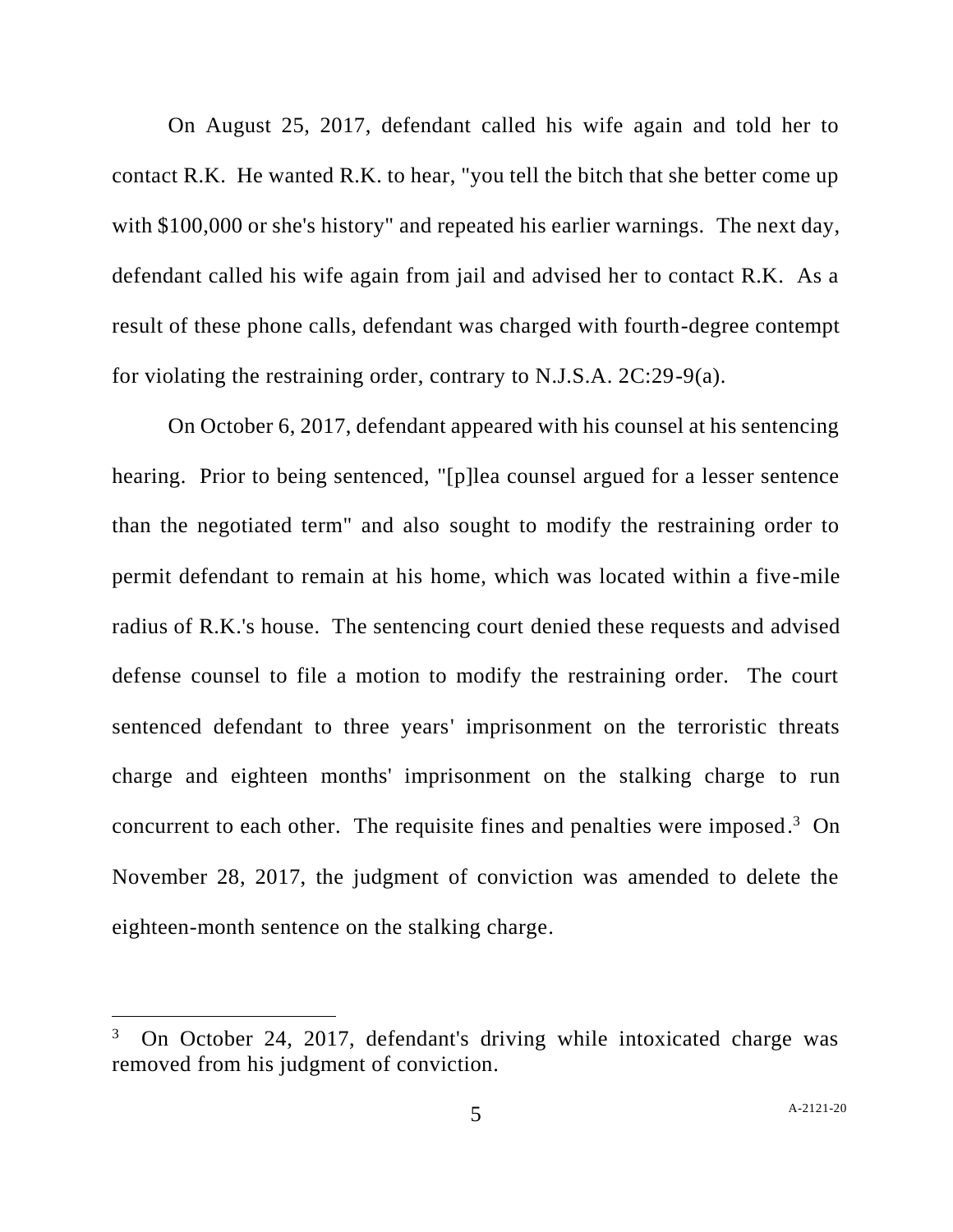On February 19, 2019, defendant filed a pro se PCR petition and claimed plea counsel was ineffective by: (1) failing to timely appeal his sentence; (2) failing to inform him on how to request the public defender to represent him on appeal; and (3) the geographic restriction in the restraining order constituted an illegal sentence and exceeded the court's authority.

In his supplemental PCR brief, defendant argued plea counsel was ineffective for: (1) failing to explain the effects of the permanent restraining order; (2) failing to argue against aggravating factors; and (3) failing to raise and argue mitigating factors.

On June 19, 2020, the PCR court conducted oral argument on defendant's PCR petition. Defendant was represented by PCR counsel. After hearing oral argument, the PCR court reserved decision. On July 30, 2020, the PCR court issued a written opinion denying defendant's PCR petition without affording him an evidentiary hearing. The PCR court found defendant's contention that his plea counsel failed to appeal his sentence was merely a "bald assertion" because defendant did not provide evidence in support of this claim. In addition, the PCR court found defendant's illegal sentence claim relative to the imposition of the permanent restraining order was procedurally barred by Rule  $3:22-4(a)(2)$ because defendant could have filed a motion to correct an illegal sentence but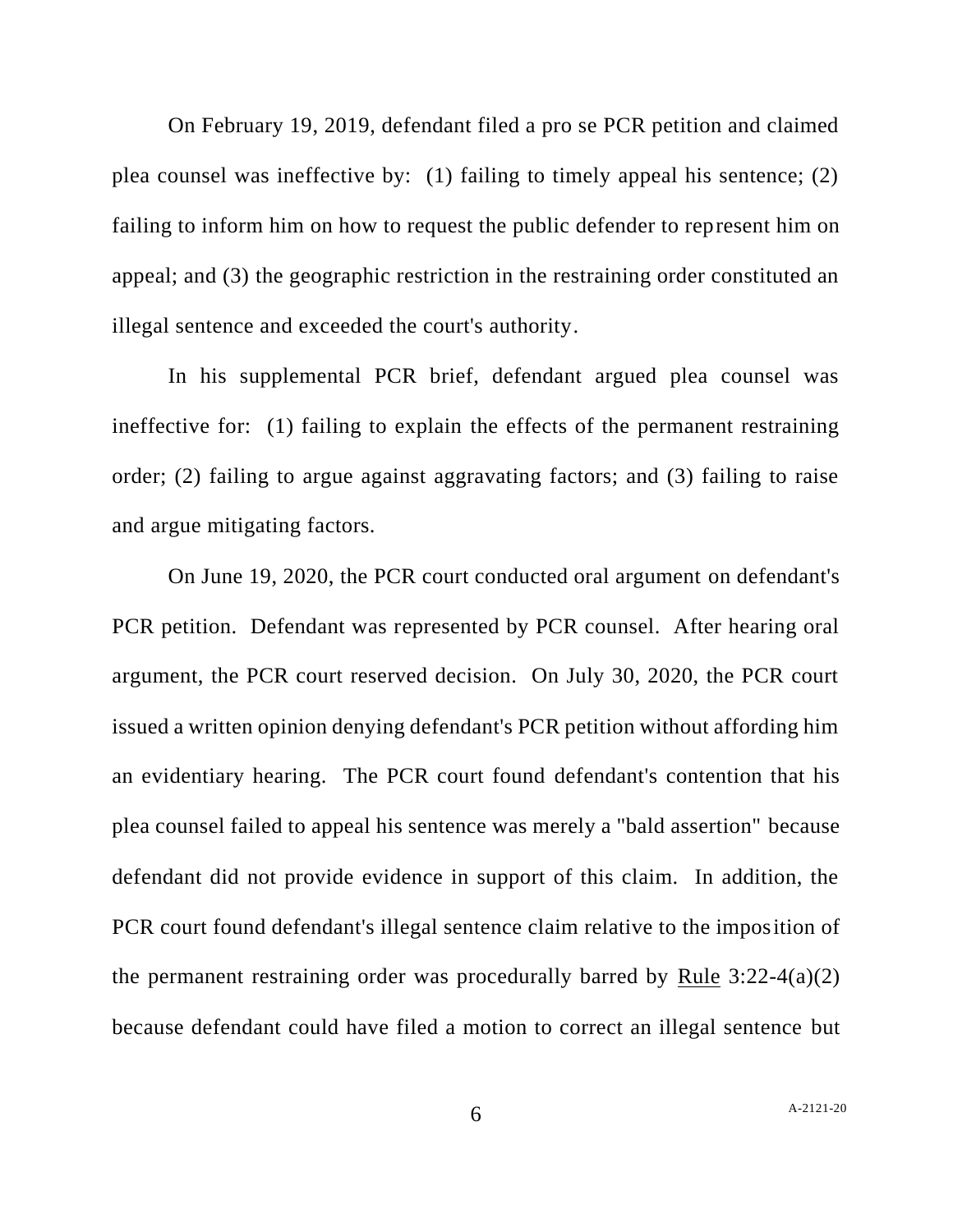did not. The PCR court highlighted that the sentencing court told counsel "to file a motion to change the order" because the order "had been in effect since the plea on July 24, 2017." The PCR court found defendant failed to show his plea counsel's actions were deficient or prejudicial. A memorializing order was entered.

Defendant presents the following arguments for our consideration on appeal:

> THE PCR COURT IMPROPERLY DENIED DEFENDANT'S CLAIM THAT HE RECEIVED INEFFECTIVE ASSISTANCE OF HIS PLEA COUNSEL WITHOUT AFFORDING HIM AN EVIDENTIARY HEARING.

- A. THE PREVAILING LEGAL PRINCIPLES REGARDING CLAIMS FOR INEFFECTIVE ASSISTANCE OF COUNSEL, EVIDENTIARY HEARINGS AND PETITIONS FOR [PCR].
- B. DEFENDANT'S ILLEGAL SENTENCE CLAIM WAS NOT PROCEDURALLY BARRED, AND RAISED A PRIMA FACIE CLAIM FOR [PCR] ENTITLING DEFENDANT TO AN EVIDENTIARY HEARING.
- C. DEFENDANT'S CLAIM THAT PLEA COUNSEL WAS INEFFECTIVE FOR FAILING TO ADEQUATELY ADVISE HIM AS TO ALL THE CONSEQUENCES OF THE RESTRAINING ORDER RAISED A PRIMA FACIE CLAIM FOR [PCR] ENTITLING HIM TO AN EVIDENTIARY HEARING.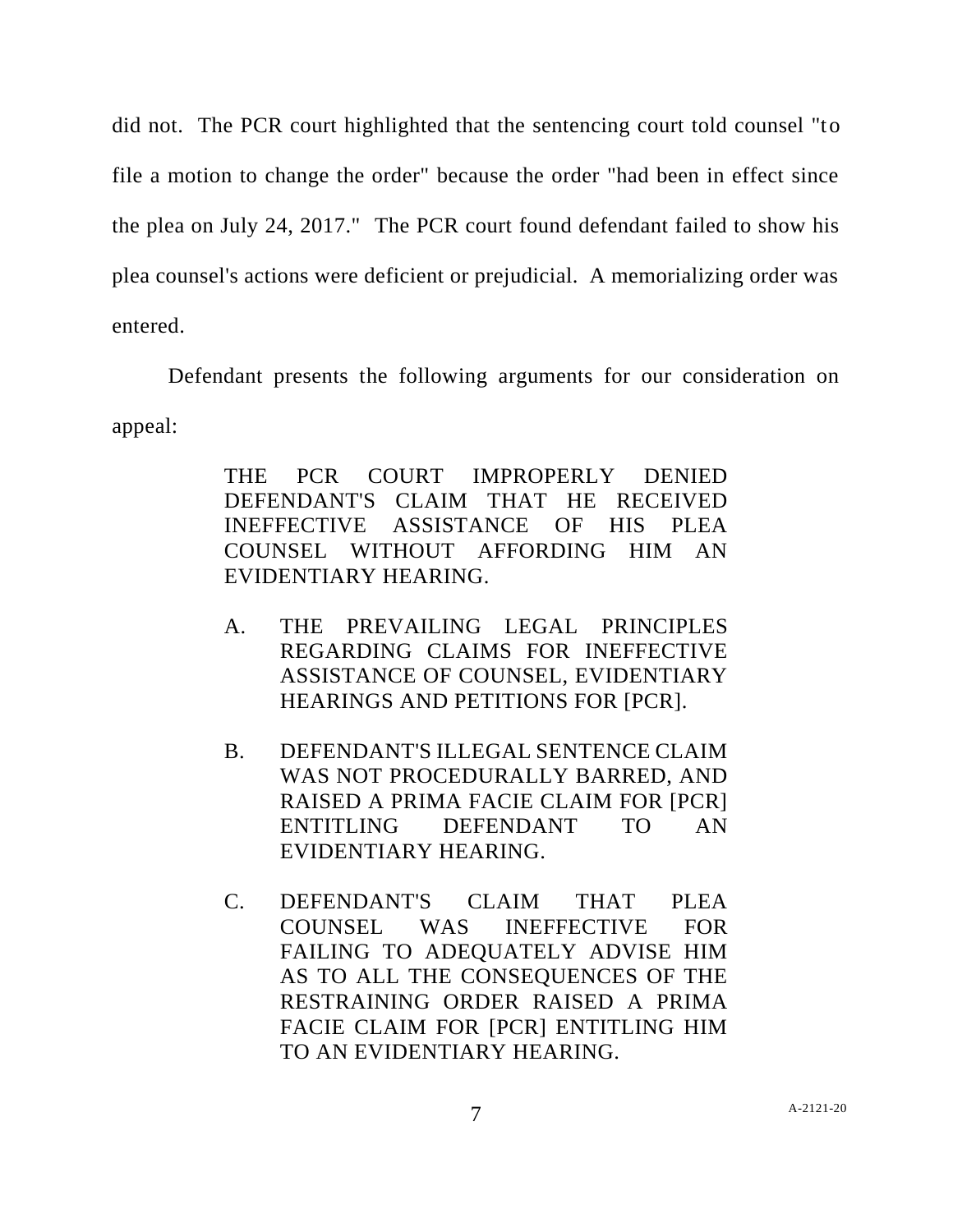#### D. COUNSEL'S FAILURE TO FILE AN APPEAL.

### II.

"The Sixth Amendment of the United States Constitution and Article I, paragraph 10 of the New Jersey Constitution require that a defendant receive 'the effective assistance of counsel' during a criminal proceeding." State v. Porter, 216 N.J. 343, 352 (2013). When a guilty plea is involved, a defendant must satisfy two criteria to set aside the plea based on ineffective assistance of counsel. See State v. Nuñez-Valdéz, 200 N.J. 129, 139 (2009). The defendant must demonstrate "(i) counsel's assistance was not 'within the range of competence demanded of attorneys in criminal cases;' and (ii) 'that there is a reasonable probability that, but for counsel's errors, [the defendant] would not have pled guilty and would have insisted on going to trial.'" Ibid. (alteration in original) (quoting State v. DiFrisco, 137 N.J. 434, 457 (1994)); see also Strickland v. Washington, 466 U.S. 668, 694 (1984); State v. Fritz, 105 N.J. 42, 58 (1987). The defendant must also show that doing so "would have been rational under the circumstances." Padilla v. Kentucky, 559 U.S. 356, 372 (2010); accord Nuñez-Valdéz, 200 N.J. at 139.

Rule 3:22-10(b) reflects the case law regarding the defendant's right to an evidentiary hearing. It provides:

8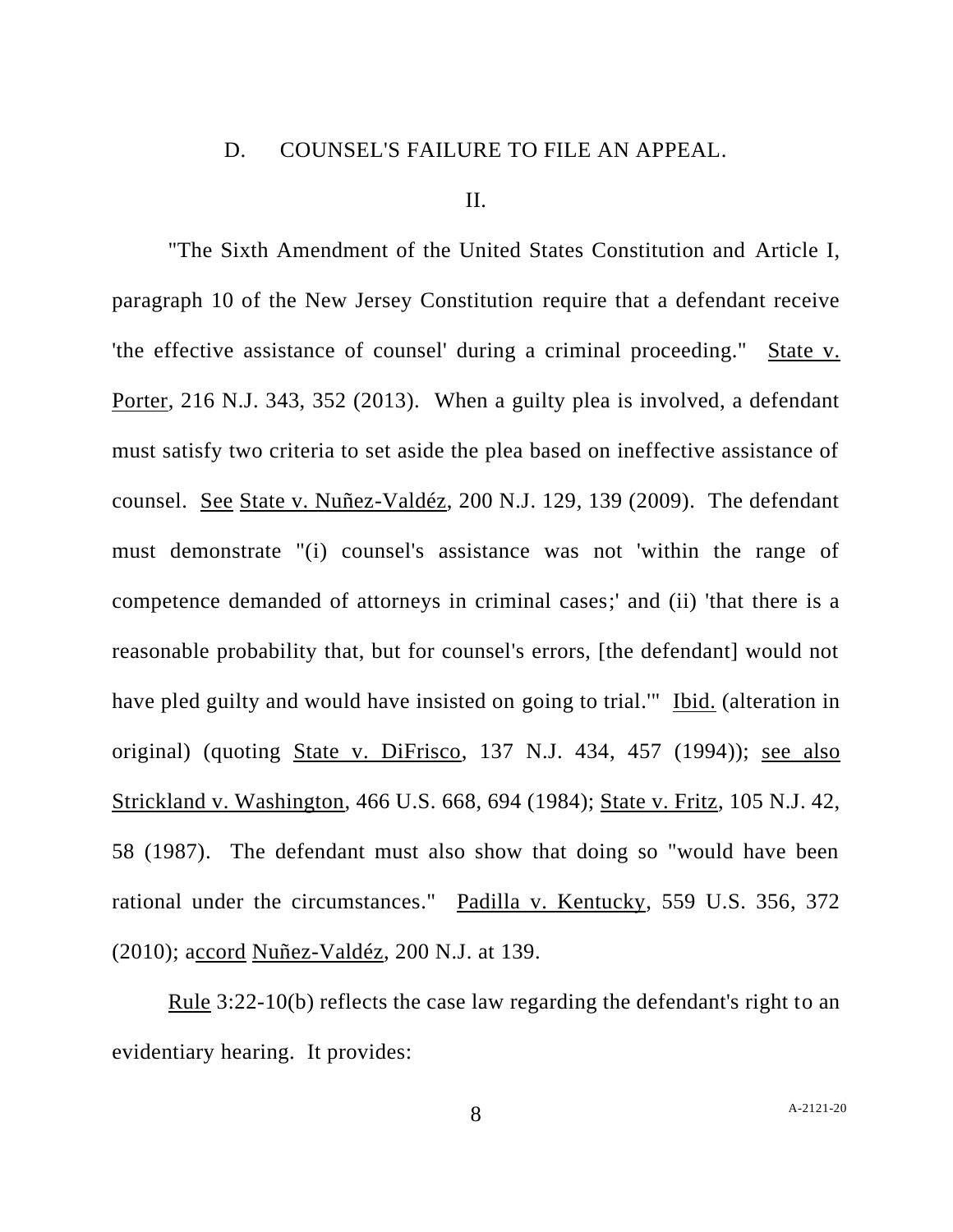A defendant shall be entitled to an evidentiary hearing only upon the establishment of a prima facie case in support of [PCR], a determination by the court that there are material issues of disputed fact that cannot be resolved by reference to the existing record, and a determination that an evidentiary hearing is necessary to resolve the claims for relief. To establish a prima facie case, defendant must demonstrate a reasonable likelihood that his or her claim, viewing the facts alleged in the light most favorable to the defendant, will ultimately succeed on the merits.

 $[R. 3:22-10(b).]$ 

"Defendant may not create a genuine issue of fact, warranting an evidentiary hearing, by contradicting his [or her] prior statements without explanation." State v. Blake, 444 N.J. Super. 285, 299 (App. Div. 2016). To determine whether a prima facie claim of ineffective assistance of counsel is present, the claim must be evaluated under the two-prong Strickland test where "a reviewing court must determine: (1) whether counsel's performance 'fell below an objective standard of reasonableness,' and if so, (2) whether there exists a 'reasonable probability that, but for counsel's unprofessional error, the result of the proceeding would have been different." State v. Castagna, 187 N.J. 293, 313-14 (2006) (citations omitted) (quoting Strickland, 466 U.S. at 688, 694 (internal citation omitted)).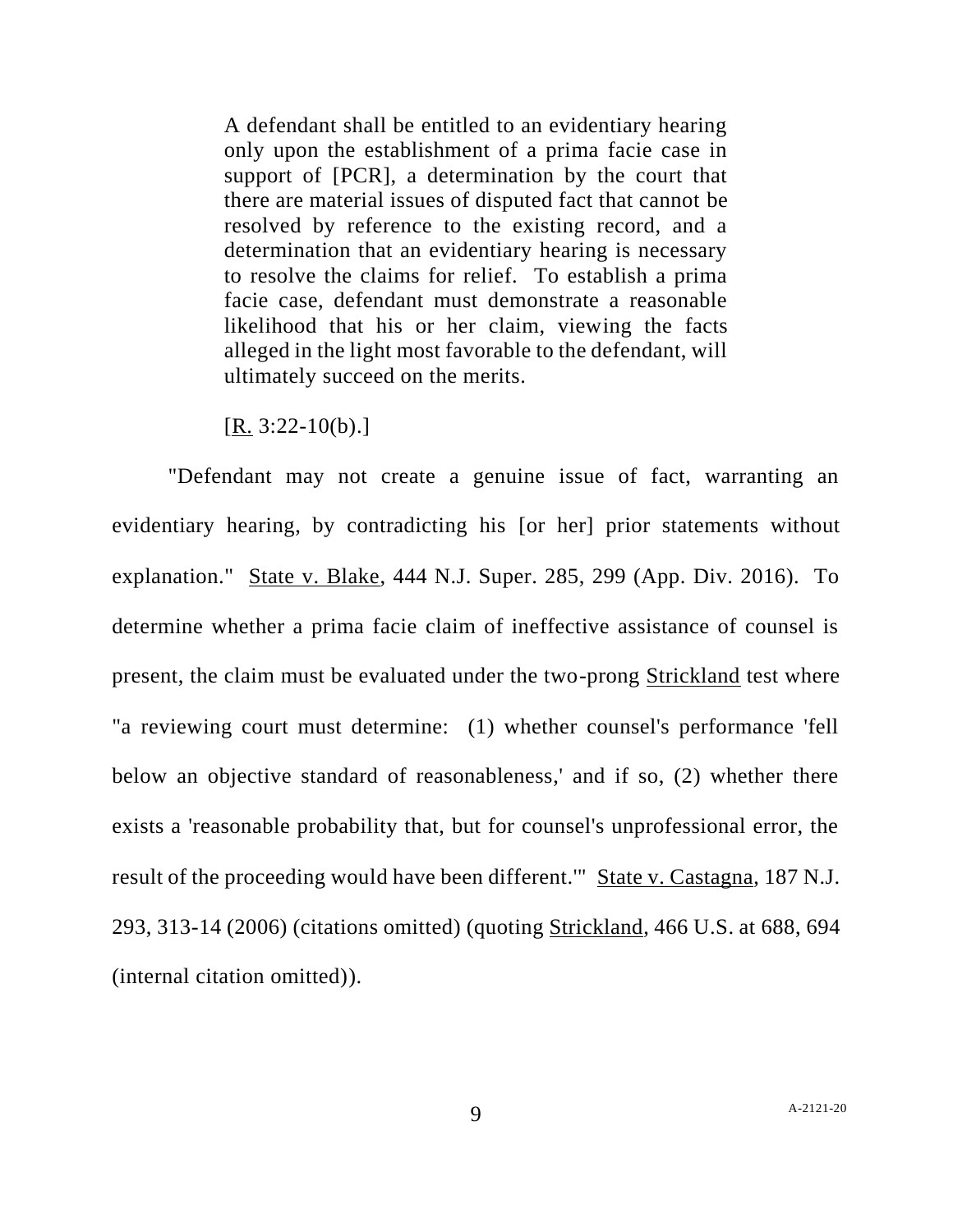To establish a prima facie case of ineffective assistance of counsel, defendant "must do more than make bald assertions that" counsel's performance was substandard. Porter, 216 N.J. at 355 (quoting State v. Cummings, 321 N.J. Super. 154, 170 (App. Div. 1999)). "Rather, defendant must allege specific facts and evidence supporting his allegations." Ibid. A defendant bears the burden of establishing a prima facie claim. State v. Gaitan, 209 N.J. 339, 350 (2012).

"However, a defendant is not entitled to an evidentiary hearing if the 'allegations are too vague, conclusory, or speculative.'" Porter, 216 N.J. at 355 (quoting State v. Marshall, 148 N.J. 89, 158 (1997)). "Thus, when a petitioner claims his [or her] trial attorney inadequately investigated his case, he [or she] must assert the facts that an investigation would have revealed, supported by affidavits or certifications based upon the personal knowledge of the affiant or the person making the certification." Ibid. (quoting Cummings, 321 N.J. Super. at 170); accord R. 3:22-10(c). A defendant is entitled to an evidentiary hearing if the facts "viewed 'in the light most favorable to defendant,'" would entitle him or her to PCR. Marshall, 148 N.J. at 158 (quoting State v. Preciose, 129 N.J. 451, 462-63 (1992)); R. 3:22-10(b). "If, with the facts so viewed, the PCR claim has a reasonable probability of being meritorious, then the defendant should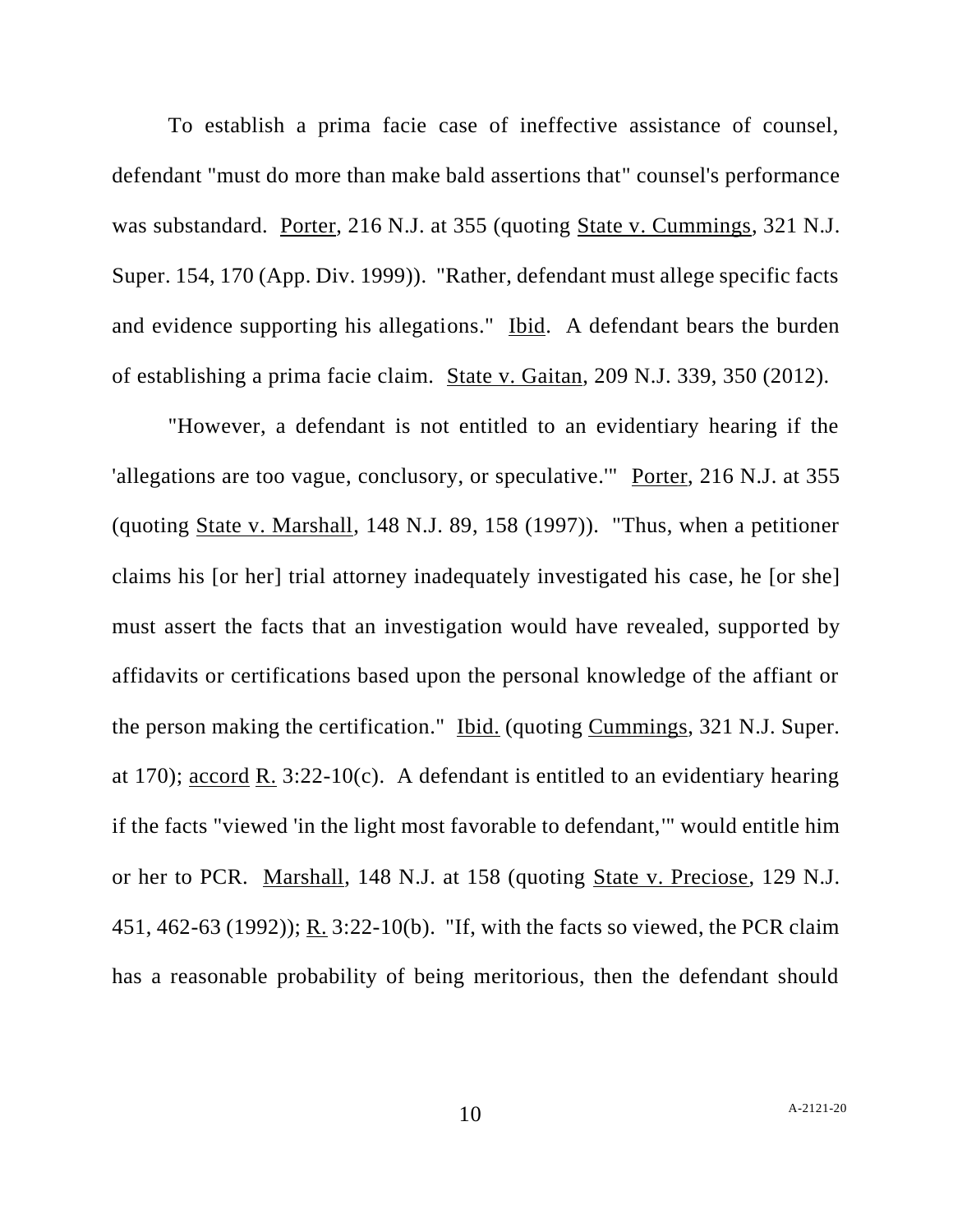ordinarily receive an evidentiary hearing in order to prove his entitlement to relief." State v. Jones, 219 N.J. 298, 311 (2014).

As the PCR court did not conduct an evidentiary hearing on the claims that defendant raises in this "appeal, we 'conduct a de novo review.'" State v. Jackson, 454 N.J. Super. 284, 291 (App. Div. 2018) (quoting State v. Harris, 181 N.J. 391, 421 (2004)). Here, on the record before us, defendant has demonstrated an evidentiary hearing is warranted. The restraining order was entered in accordance with the anti-stalking statute, which provides, in pertinent part:

> a. A judgment of conviction for stalking shall operate as an application for a permanent restraining order limiting the contact of the defendant and the victim who was stalked.

> b. A hearing shall be held on the application for a permanent restraining order at the time of the verdict or plea of guilty unless the victim requests otherwise. This hearing shall be in Superior Court. A permanent restraining order may grant the following specific relief:

> > (1) An order restraining the defendant from entering the residence, property, school, or place of employment of the victim and requiring the defendant to stay away from any specified place that is named in the order and is frequented regularly by the victim.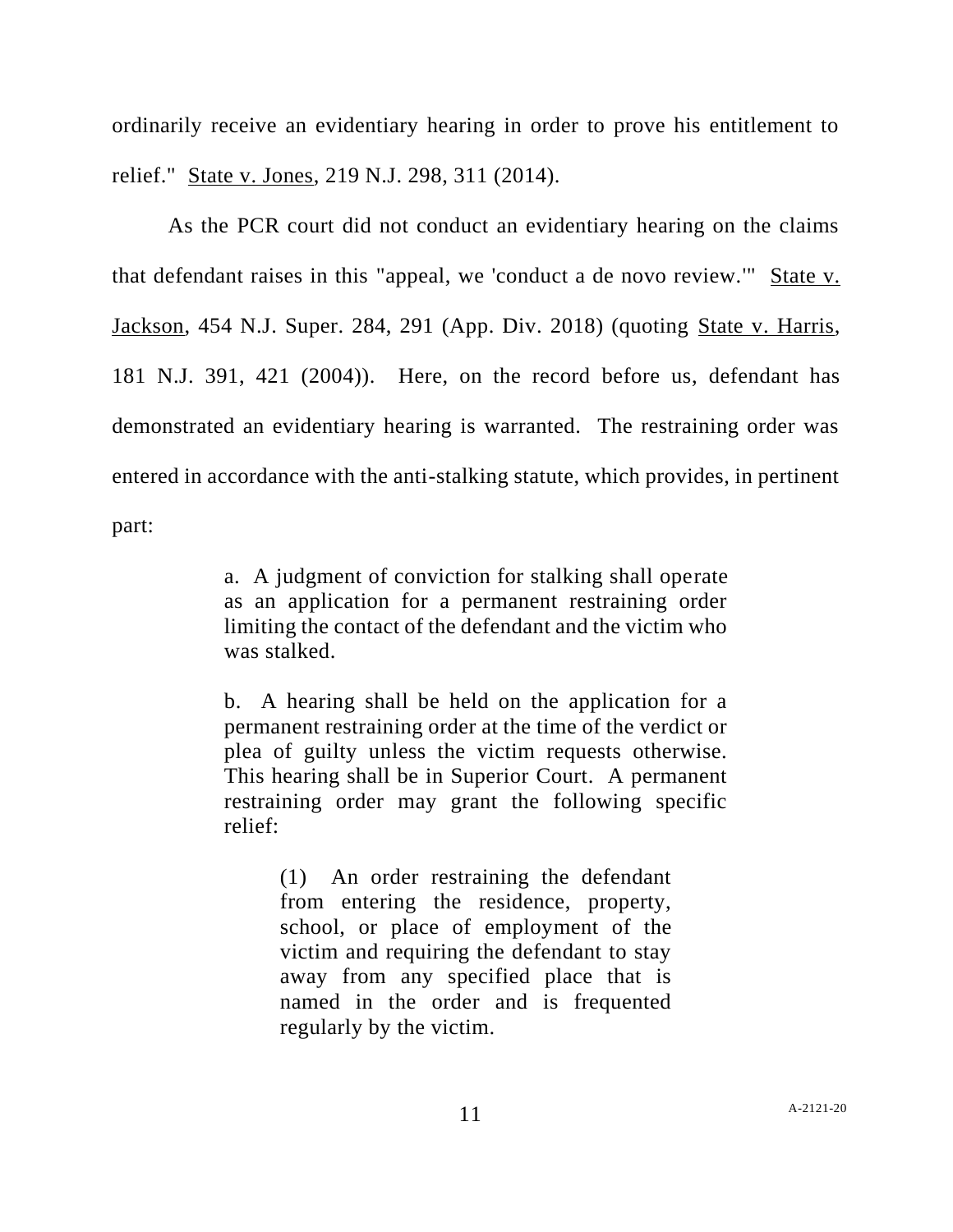[N.J.S.A. 2C:12-10.1.]

No hearing was conducted prior to the entry of the permanent restraining order entered against defendant in violation of the anti-stalking statute and the due process clauses contained in the United States Constitution, Amendment XIV, Section 1, and the New Jersey Constitution, Article I, Section 1. N.J.S.A. 2C:12-10.1(b); see, e.g., Franklin v. Sloskey, 385 N.J. Super. 534, 540 (App. Div. 2006) (noting a final restraining order issued without a proper hearing to be a fundamental violation of the defendant's constitutional right to due process). Here, the PCR court simply relied upon defendant's plea allocution and determined he understood he might have to relocate his residence. This runs afoul of the hearing requirement set forth in N.J.S.A. 2C:12-10.1.

Moreover, at the sentencing hearing, plea counsel raised the geographical distance issue and there were inconsistent assertions made by the court and assistant prosecutor about whether defendant would need to re-locate. A reasonable interpretation of the record suggests defendant might not have to move, and he may not have pled guilty pursuant to the plea agreement, if that